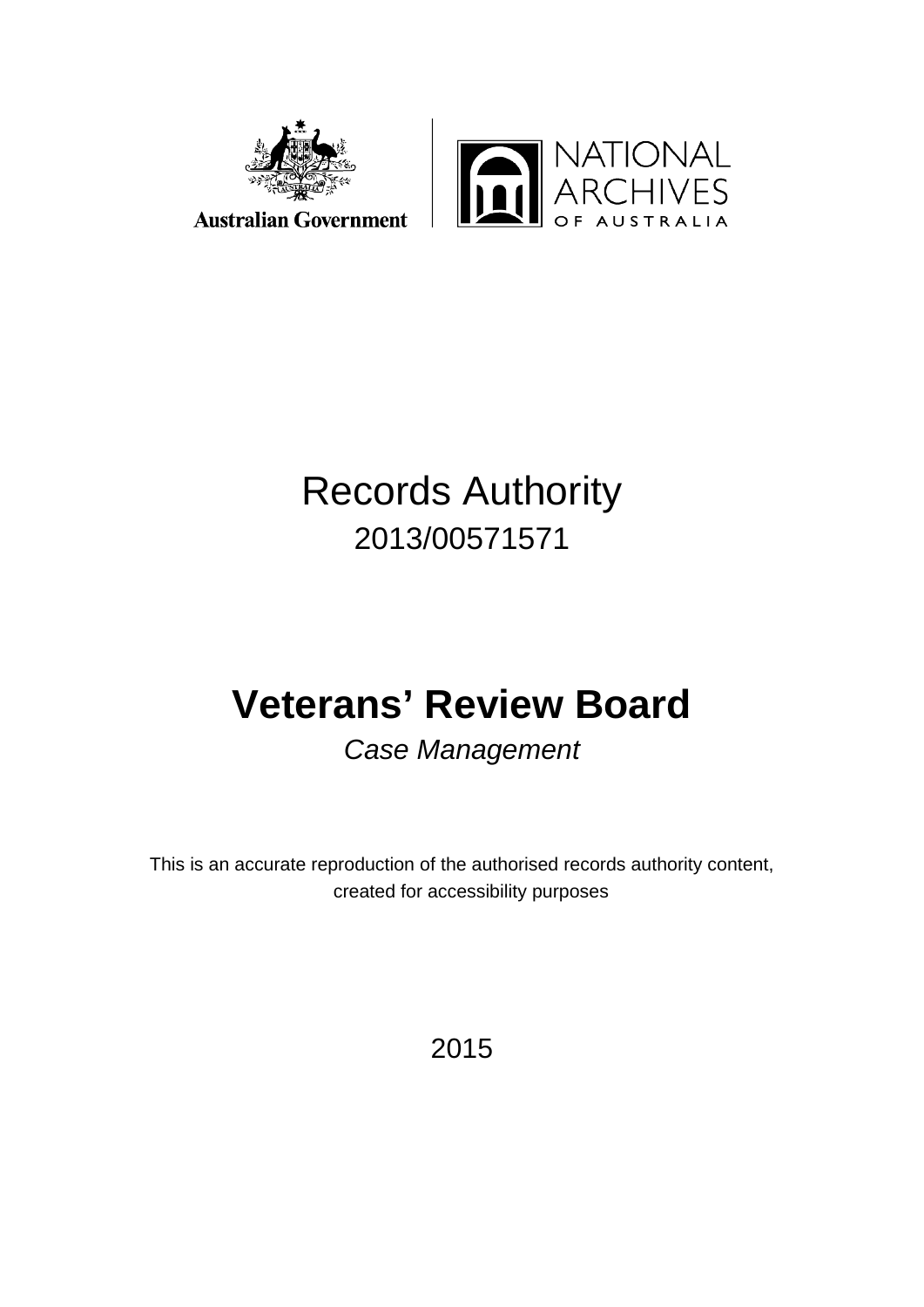#### **CONTENTS**

|                                                                                                                      | 5 |
|----------------------------------------------------------------------------------------------------------------------|---|
| <b>CASE MANAGEMENT EXAMPLE AND SERVICE SERVICE SERVICE SERVICE SERVICE SERVICE SERVICE SERVICE SERVICE SERVICE S</b> |   |

© Commonwealth of Australia 2015

This work is copyright. Apart from any use as permitted under the *Copyright Act 1968,* no part may be reproduced by any process without prior written permission from the National Archives of Australia. Requests and inquiries concerning reproduction and rights should be directed to the Publications Manager, National Archives of Australia, PO Box 7425, Canberra Business Centre ACT 2610, Australia.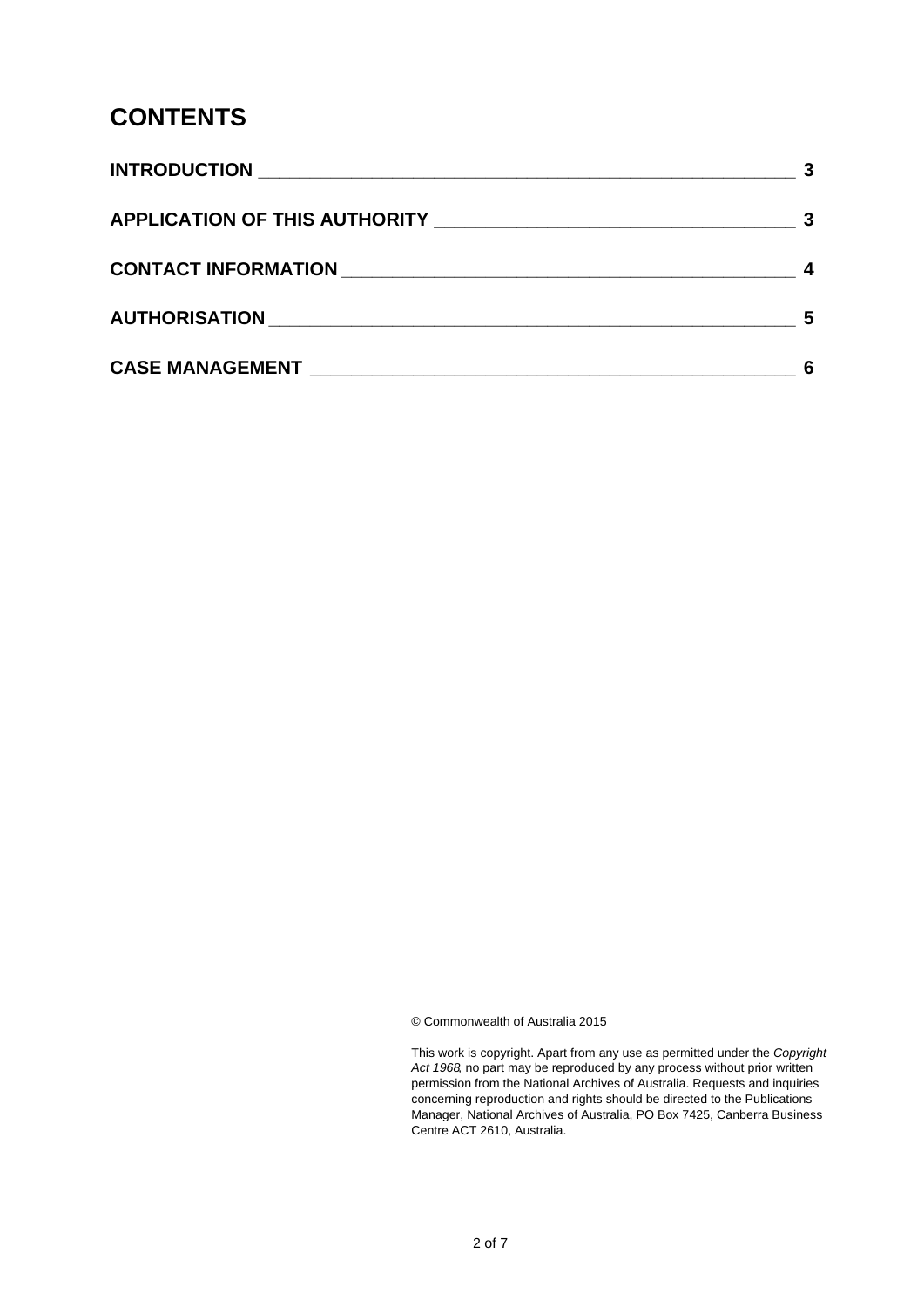#### <span id="page-2-0"></span>**INTRODUCTION**

The Veterans' Review Board (VRB) and the National Archives of Australia have developed this Records Authority to set out the requirements for keeping or destroying records for the core business area of Case Management. It represents a significant commitment on behalf of the VRB to understand, create and manage the records of its activities.

This Authority is based on the identification and analysis of the business of the VRB. It takes into account the agency's legal and organisational records management requirements, and the interests of stakeholders, the agency and the National Archives of Australia.

The Authority sets out those records that need to be retained as national archives and specifies the minimum length of time that temporary records need to be kept. This Authority gives the VRB permission under the *Archives Act 1983*, for the destruction of the temporary records described after the minimum retention period has expired. Retention periods for these temporary records are based on: an assessment of business needs; broader organisational accountability requirements; and community expectations, and are approved by the National Archives of Australia on the basis of information provided by the agency.

As changes in circumstances may affect future records management requirements, the periodic review of this Authority is recommended. All amendments must be approved by the National Archives of Australia.

#### <span id="page-2-1"></span>**APPLICATION OF THIS AUTHORITY**

- 1. This Authority supersedes Records Authorities S491 (1988) and S535 (1988). The superseded records authorities cannot be used by the VRB after the date of issue of this Authority.
- 2. This Authority should be used in conjunction with the Tribunals Records Authority 2011/00681744 covering Tribunal External Relations and Tribunal Management and Statutory Appointments.
- 3. This Authority is to be used to determine how long records must be kept. Records are matched to the relevant core business and records class in the Authority.
	- Where the minimum retention period has expired and the records are not needed for agency business they should be destroyed as authorised in this Authority.
	- Records that have not reached the minimum retention period must be kept until they do.
	- Records that are identified as Retain as National Archives (RNA) are to be transferred to the National Archives of Australia for preservation.
- 4. This Authority should be used in conjunction with general records authorities such as:
	- the Administrative Functions Disposal Authority (AFDA) and/or AFDA Express issued by the National Archives to cover business processes and records common to Australian Government agencies;
	- General Records Authority 24 Records Relating to Data Matching Exercises; and
	- General Records Authority 31 for source (including original) records that have been copied, converted or migrated.
- 5. The Normal Administrative Practice (NAP) provision of the *Archives Act 1983* gives agencies permission to destroy certain records without formal authorisation. This usually occurs where records are duplicated, facilitative or for short-term use only. NAP does not replace arrangements agreed to in this Authority but can be used as a tool to assist in identifying records for destruction together with an agency's Records Authority or Authorities, and with AFDA and AFDA Express. The National Archives recommends that agencies develop and implement a Normal Administrative Practice policy. Advice and guidance on destroying records as a normal administrative practice and on how to develop an agency NAP policy is available from the National Archives' website at **[www.naa.gov.au](http://www.naa.gov.au/)**.
- 6. Records that are reasonably likely to be needed as evidence in a current or future judicial proceeding or are subject to a request for access under the *Archives Act 1983*, the *Freedom of Information Act 1982* or any other relevant Act must not be destroyed until the action has been completed.
- 7. Records subject to a disposal freeze must not be destroyed until the freeze has been lifted. Further information about disposal freezes and whether they affect the application of this Authority is available from the National Archives website at **[www.naa.gov.au](http://www.naa.gov.au/)**.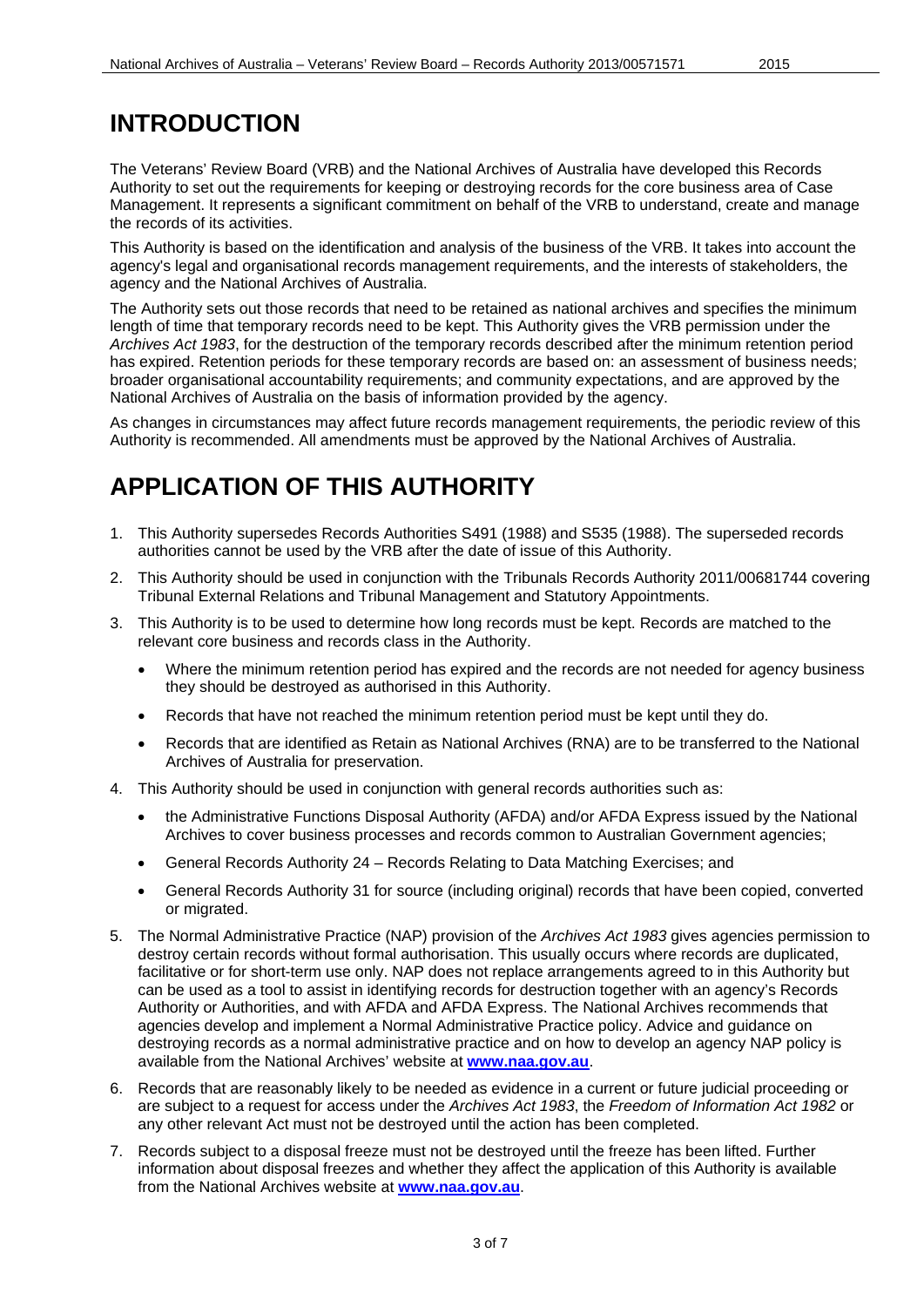- 8. Where the method of recording information changes (for example from a manual system to an electronic system, or when information is migrated from one system to a new system) this Authority can still be applied, providing the records document the same core business. The information must be accessible for the period of time prescribed in this Authority. The VRB will need to maintain continuing access to the information, including digital information, for the periods prescribed in this Records Authority or until the information is transferred into the custody of the National Archives.
- 9. In general, retention requirements indicate a minimum period for retention. The VRB may extend minimum retention periods if it considers that there is an administrative need to do so, without further reference to the National Archives. Where the VRB believes that its accountability will be substantially compromised because a retention period or periods are not adequate, it should contact the National Archives for review of the retention period.
- 10. Records coming within 'Retain as national archives' classes in this Authority have been determined to be part of the archival resources of the Commonwealth under Section 3C of the *Archives Act 1983*. The determination of Commonwealth records as archival resources of the Commonwealth obliges agencies to transfer the records to the National Archives when they cease to be current and, in any event, within 15 years of the records coming into existence, under Section 27 of the *Archives Act 1983*.
- 11. Records in the care of agencies should be appropriately stored, managed and preserved. Agencies need to meet this obligation to ensure that the records remain authentic and accessible over time. Under Section 31 of the *Archives Act 1983*, access arrangements are required for records that become available for public access including those records that remain in agency custody.
- 12. Appropriate arrangements should be made with the National Archives when records are to be transferred into custody. The National Archives accepts for transfer only those records designated as national archives.
- 13. Advice on how to use this Authority is available from the VRB's records manager. If there are problems with the application of the Authority that cannot be resolved, please contact the National Archives.

### <span id="page-3-0"></span>**CONTACT INFORMATION**

For assistance with this authority or for advice on other records management matters, please contact the National Archives' Agency Service Centre.

Queen Victoria Terrace Tel: (02) 6212 3610 Parkes ACT 2600 Fax: (02) 6212 3989 PO Box 7425 Email: **[recordkeeping@naa.gov.au](mailto:recordkeeping@naa.gov.au)** Canberra Business Centre ACT 2610 Website: [www.naa.gov.au](http://www.naa.gov.au/)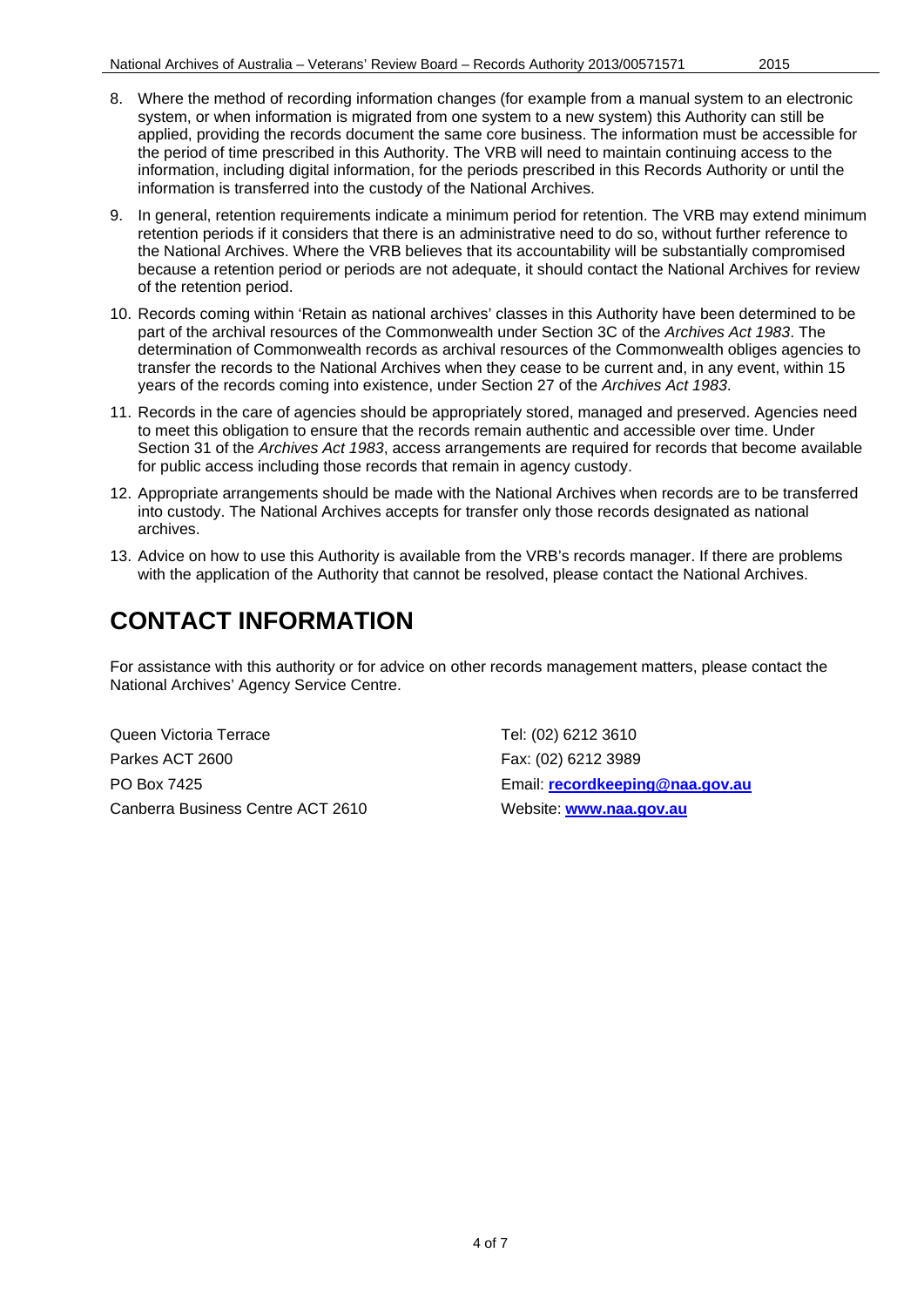#### <span id="page-4-0"></span>**RECORDS AUTHORITY 2013/00571571**

| Person to whom notice of<br>authorisation is given: | Mr Doug Humphreys<br><b>Principal Member</b><br>Veterans' Review Board<br><b>Principal Registry</b><br>L2, Building B Centennial Plaza<br>280 Elizabeth Street<br>Surry Hills NSW 2000 |
|-----------------------------------------------------|----------------------------------------------------------------------------------------------------------------------------------------------------------------------------------------|
|                                                     |                                                                                                                                                                                        |
|                                                     |                                                                                                                                                                                        |

| <b>Purpose:</b>     | Authorises arrangements for the disposal of records in accordance with<br>Section 24(2)(b) of the Archives Act 1983.                                                                            |
|---------------------|-------------------------------------------------------------------------------------------------------------------------------------------------------------------------------------------------|
|                     | Determines records classed as 'Retain as national archives' in this<br>Records Authority to be part of the archival resources of the<br>Commonwealth under Section 3C of the Archives Act 1983. |
|                     |                                                                                                                                                                                                 |
| <b>Application:</b> | All core business records relating to Case Management.                                                                                                                                          |
|                     |                                                                                                                                                                                                 |

This authority gives permission for the destruction, retention or transfer to the National Archives of Australia of the records described. This authority will apply only with the consent of the agency currently responsible for the business documented in the records described.

**Authorised by Date of issue:**

David Fricker 21 April 2015 Director-General National Archives of Australia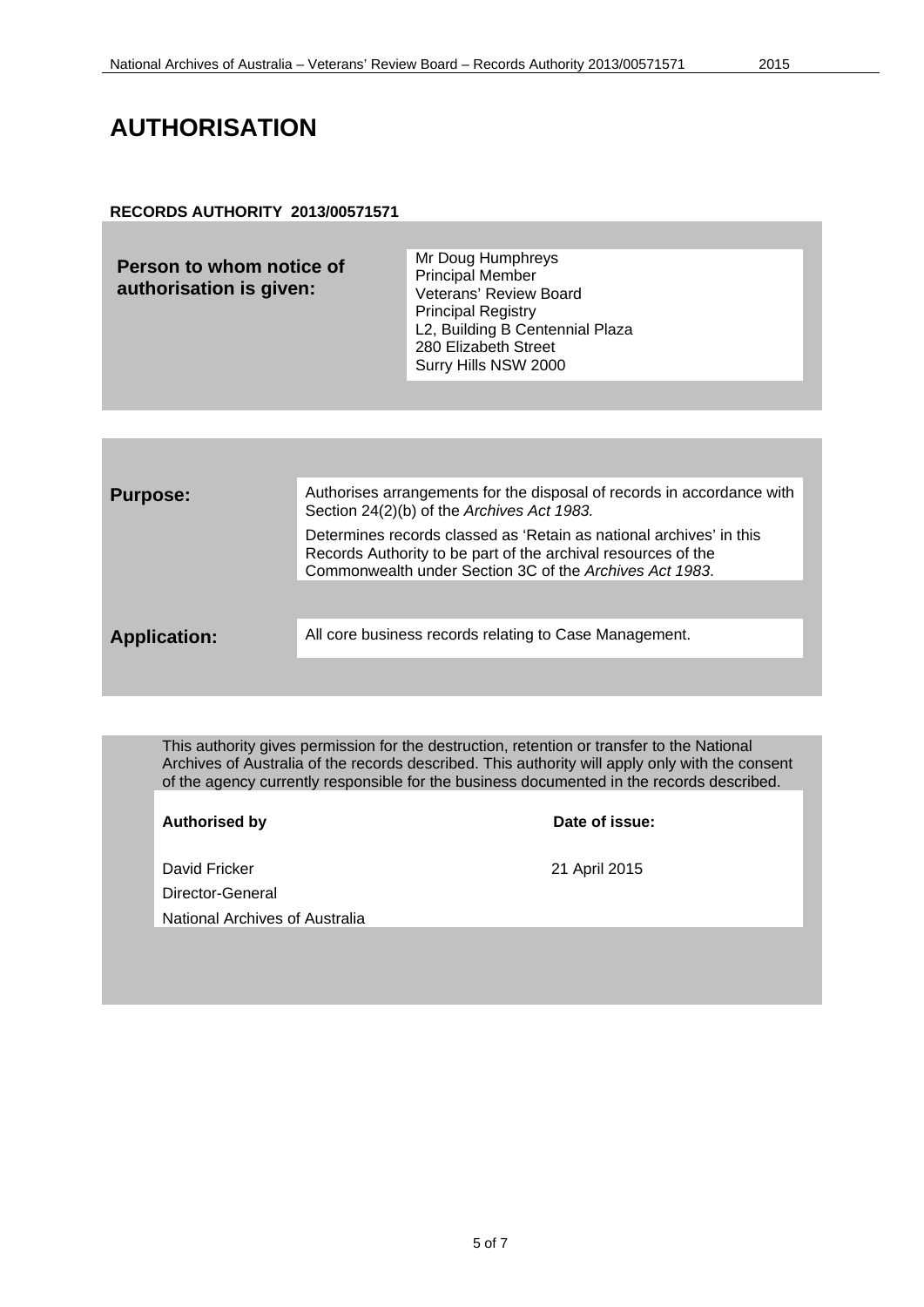#### <span id="page-5-0"></span>**CASE MANAGEMENT**

The core business of conducting independent merits review of decisions made under the Veterans' Entitlements Act 1986, the Military Rehabilitation and Compensation (consequential and transitional provisions) Act 2004 and the Military Rehabilitation and Compensation Act 2004, including managing and determining cases and conducting appeal hearings.

The **core activities** include:

- handling enquiries:
- receipt and initial assessment of applications;
- monitoring of case progress;
- research or investigation undertaken during operations;
- arranging and conducting mediation, arbitration, adjournments, conferences (including pre-hearing conferences) and/or hearings;
- providing advice to applicants;
- arranging legal, security or interpreter services;
- issuing of summonses or notices to produce;
- taking evidence and/or witness statements;
- managing requests and receipt of reports or submissions from DVA, the applicant or a representative;
- case related communication with DVA, the applicant or a representative (prompted by the 'certificate of readiness');
- establishing and managing internal committees related to individual cases;
- referral to higher appeal bodies;
- finalisation of applications including notifying applicants and other stakeholders and publication of decisions and reasons, includes dismissed, lapsed and withdrawn cases; and
- development and dissemination of policies, procedures and guidelines.

#### *Cross References*

*For records relating to managing relationships with other tribunals, government and community stakeholders, including the provision of advice, use Tribunal Records Authority 2011/00681744 – TRIBUNAL EXTERNAL RELATIONS.*

*For records relating to establishing and managing the administration of the tribunal, including the appointment and terms and conditions of statutory appointees, and the development of tribunal policies, procedures and guidelines, use Tribunal Records Authority 2011/00681744 – TRIBUNAL MANAGEMENT AND STATUTORY APPOINTMENTS.*

| Class no | Description of records                                                                                                                                                                                                                                                                                                                                                                                                                                                                             | <b>Disposal action</b> |  |
|----------|----------------------------------------------------------------------------------------------------------------------------------------------------------------------------------------------------------------------------------------------------------------------------------------------------------------------------------------------------------------------------------------------------------------------------------------------------------------------------------------------------|------------------------|--|
| 61462    | The following significant records:                                                                                                                                                                                                                                                                                                                                                                                                                                                                 | Retain as              |  |
|          | cases appealed to the Federal or High Court such as, Repatriation<br>Commission v Deledio [1998] FCA 391; (1998) 83 FCR 82 or cases<br>which are controversial, create intense media interest, result in major<br>changes to policy, procedure or legislation, or have far-reaching<br>corporate, social, economic, environmental, national or international<br>implications (eg the 'Young' case later heard by the United Nations<br>Human Rights Committee), including transcripts of hearings; | national archives      |  |
|          | final versions of policies relating to case management;<br>$\bullet$                                                                                                                                                                                                                                                                                                                                                                                                                               |                        |  |
|          | master set/register of Board decisions; and                                                                                                                                                                                                                                                                                                                                                                                                                                                        |                        |  |
|          | master version of agency publications.                                                                                                                                                                                                                                                                                                                                                                                                                                                             |                        |  |